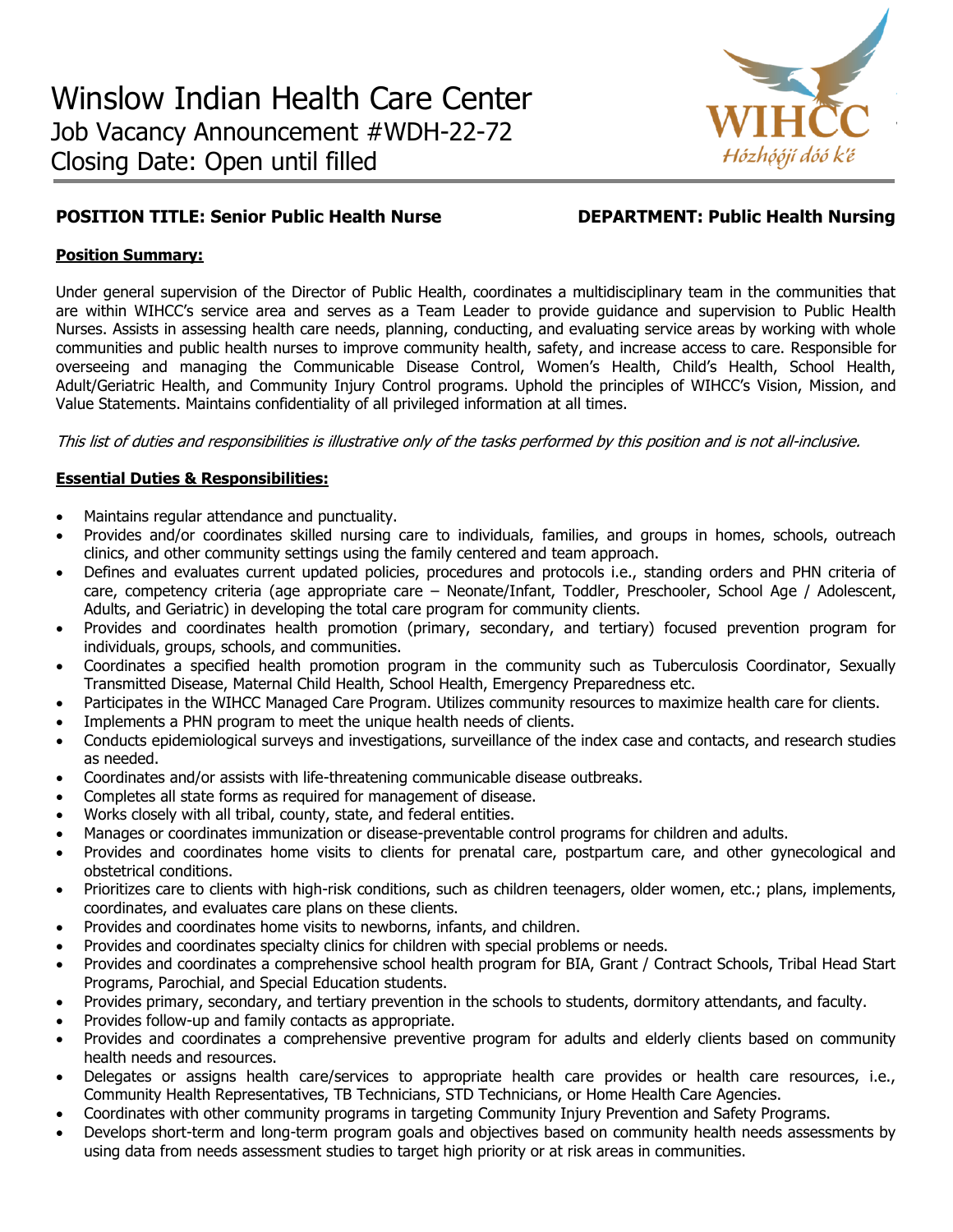- Plans the Public Health Nursing Program for districts in collaboration with the Tribal, State, County, Federal agencies and community organizations.
- Implements health promotion activities involving family and community oriented health care program in accordance with IHS, NAIHS, and National Healthy People Objectives.
- Participates in planning for Improving Organizational Performance (IOP) Program for the community and Winslow Indian Health Care Corporation (WIHCC) Health Promotion Team.
- Coordinates IOP Plans of team members.
- Coordinates field surveys, client satisfaction surveys, and research reviews to obtain specific community health data.
- Assesses the behavioral and educational needs of the resident population.
- Teaches, assists, and is a preceptor for intern staff in logistics of obtaining community health needs assessment.
- Identifies other community health resources.
- Evaluates assigned program area using the program goals and objectives outlined in AAAHC guideline.
- Evaluates program data, i.e., referrals, registries, rosters, other records, reports and requirements of program activities.
- Assists the DPHN with evaluation of the WIHCC PHN program and collaboratively evaluates team members by peer review, by daily observation, and by meeting with the team members.
- Assists the DPHN with the necessary documentation to recommend personnel actions.
- Assists with the review of staff members.
- Assists in the mentorship, guidance and supervision of Public Health Nurses.
- Delegated as Director of Public Health Nurse as needed.
- Requires completion of tasks or duties assigned by a supervisor.
- Upholds all principles of confidentiality and patient care to the fullest extent.
- Adheres to all professional and ethical behavior standards of the healthcare industry.
- Adheres to WIHCCs Personnel Policies and Procedures, departmental policies, rules, and regulations.
- Interacts in an honest, trustworthy and dependable manner with patients, employees, visitors, and vendors.
- Possesses cultural awareness and sensitivity.
- Maintains compliance with all Human Resources requirements.
- Performs other duties as assigned.

## **Minimum Qualifications:**

Bachelors of Science Degree in Nursing with a minimum of three years of Public Health Nursing experience. Master of Science Degree from an accredited college or university in nursing, public health, or related specialty and two years of Public Health Nursing experience preferred. Must be licensed as a Registered Nurse in the State of Arizona. CPR certification required. Bilingual skills in English and Navajo language preferred. Must maintain a valid unrestricted and insurable driver's license. Must successfully pass a background investigation and maintain suitable requirements for a Child Care position. This position is considered as a Child Care position, which requires a satisfactory background check investigation and is subject to the requirements of the Indian Child Protection and Family Violence Prevention Act, as amended (henceforth referred as the ICPFVP Act).

#### **Knowledge, Skills, Ability:**

- Knowledge in the application of a wide range of professional public health nursing theories, procedures, and techniques used in providing services in clinics, homes, schools, and community environments.
- Knowledge of statistical interpretation.
- Knowledge of administration and management concepts in order to develop, plan, conduct, and evaluate community health nursing programs.
- Knowledge of and ability to manage chronic health problems such as hypertension and diabetes in clinic or home environments.
- Knowledge of and ability to provide counseling or teaching on prevention to individuals on nutrition, common illnesses, child growth/development patterns, and mental health.
- Knowledge of drugs and biological and the desired effect in treatment of disease; as well as untoward and undesired side-effects.
- Knowledge and applied skill in utilizing concepts of adult education including motivating behavioral changes.
- Knowledge of the social, cultural, and economic factors of American Indian individuals and families within the area.
- Knowledge of strong work ethics in the workplace.
- Knowledge of basic application of confidentiality.
- Knowledge of basic computer skills, e.g. Outlook, Word, Excel, PowerPoint.